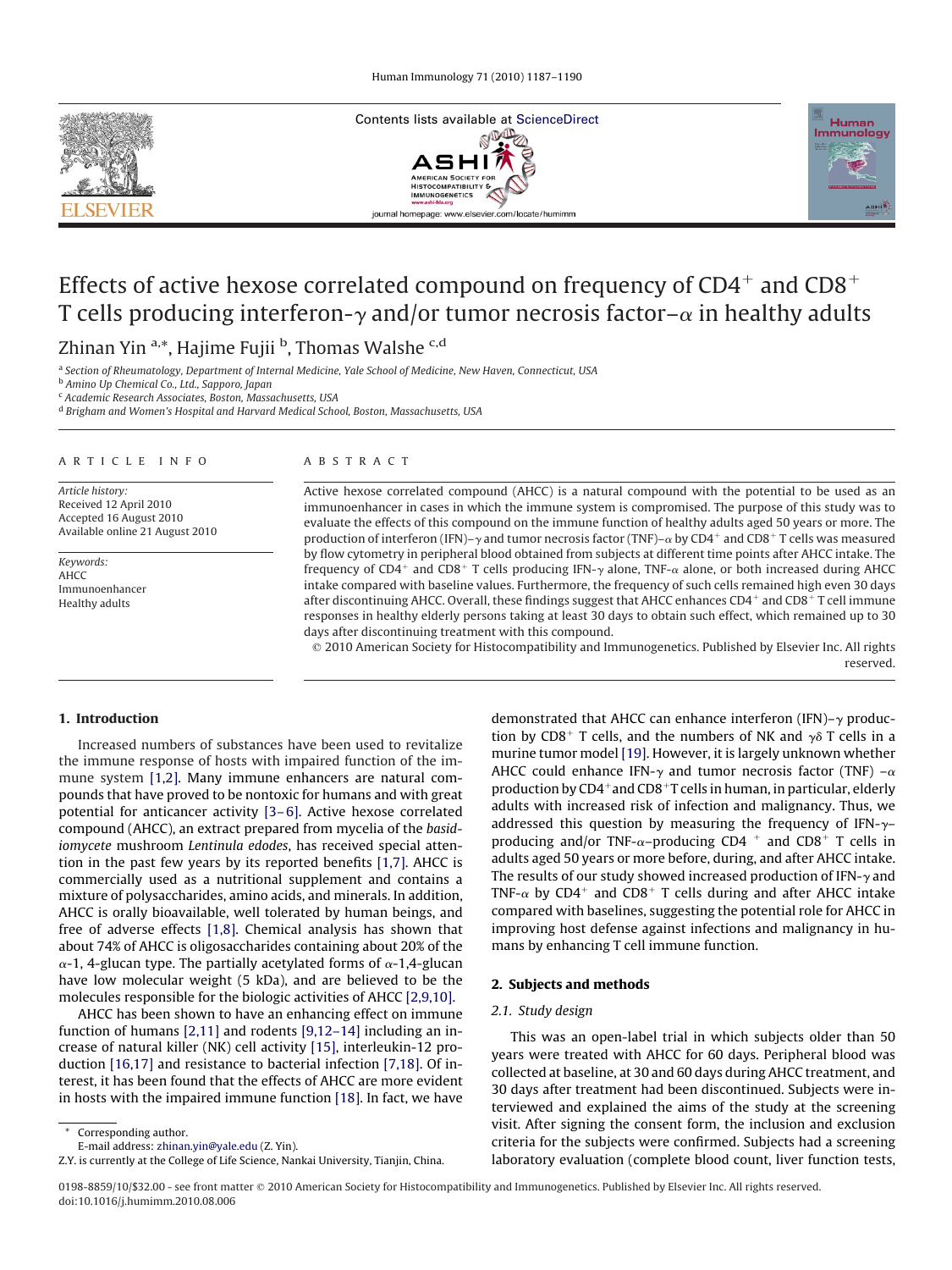<span id="page-1-0"></span>blood urea nitrogen, creatinine, glucose, electrolytes), a brief physical examination, 12-lead electrocardiogram, and vital signs, and 30 subjects were finally enrolled in the trial.

## *2.2. Subjects*

Inclusion criteria were age of 50 years or more, normal mental status, no supplements except multivitamins in the last 60 days, no immunization in the last 4 months. Exclusion criteria were use of corticosteroids, methotrexate, interferon, or other immunotherapy, use of any other supplements except multivitamins within 60 days before enrollment, rheumatoid arthritis, systemic lupus erythematosis, multiple sclerosis, or other immunologic illness, hepatitis A, B, or C, organ transplant, history of cancer chemotherapy within the last 12 months, lymphoma, cirrhosis, nephritis, uncompensated heart failure, or any significant active or uncontrolled illness. Subjects were assigned a number from a master sheet containing 30 identifier numbers. The number was added to the three initials of the subject to compose the study ID.

#### *2.3. Flow cytometry*

Heparinized peripheral blood was aliquoted in 15 ml conical polypropylene tubes (Becton Dickinson Labware, Franklin Lakes, NJ) at 1 ml per tube as previously described [\[20\].](#page-3-0) Peripheral blood was stimulated for 6 hours with phytohemaglutinin (PHA 20  $\mu$ g/ ml; Sigma-Aldrich, St. Louis, MO) or phosphate-buffered saline (PBS) in the presence of the co-stimulatory anti-CD28 and anti-CD49d monoclonal antibodies (1  $\mu$ g/ml, BD Pharmingen, San Diego, CA). Culture tubes were incubated in a humidified 37°C, 5%  $CO<sub>2</sub>$ incubator with the last 4 hours of incubation in the presence of Brefeldin A (BFA) (10  $\mu$ g/ml, Sigma-Aldrich), a secretion inhibitor, to enhance the accumulation of cytokines in the cytoplasm. At 6 hours, 100  $\mu$ l of 20 mmol/l EDTA for a final concentration of 2 mmol/l EDTA were added. Red blood cells in blood samples were then lysed, and remaining cells were fixed with FACS Lysing Solution (Becton Dickinson, San Jose, CA) and stored at  $-80^{\circ}$ C until further staining. After thawing cells were re-suspended in BD FACS Permeabilization Solution (Becton Dickinson) and stained with an-



Fig. 1. Analysis of CD4<sup>+</sup> and CD8<sup>+</sup>T cells producing cytokines in response to phytohemaglutinin using flow cytometry. Peripheral blood was obtained from individuals before and after taking active hexose correlated compound (AHCC) and stimulated with phytohemaglutinin (PHA) or phosphate buffered saline (PBS) for 6 hours in the presence of brefeldin A (BFA, Golgi plug) during the last 4 hours of stimulation. Stimulated cells were fixed, permeabilized, and stained with antibodies to IFN-y and TNF-a as well as to CD4 or CD8. Stained cells were analyzed on a FACSCalibur. Visits 1, 2, 3, and 4 indicate before, 30, 60 days on AHCC and 30 days after discontinuing AHCC, respectively.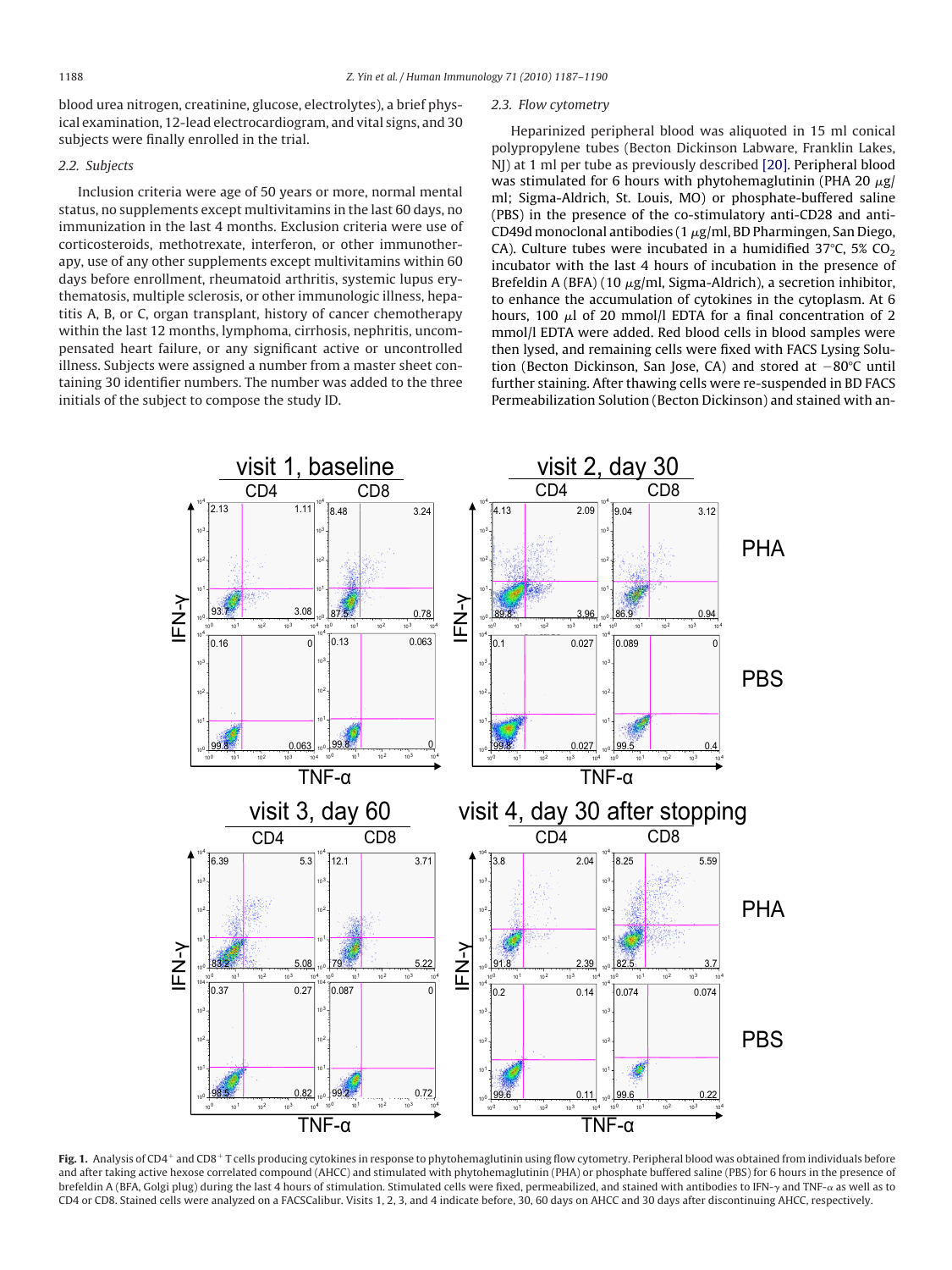tibodies to CD8-APC, CD4-cychorome, and IFN- $\gamma$ - or TNF- $\alpha$ -FITC. Data were acquired on a FACSCAlibur system and analyzed using FlowJo software (Tree Star, Ashland, OR). The frequency of CD4<sup>+</sup> or  $CD8<sup>+</sup>$  T cells producing cytokines in the negative control stimulated with PBS was subtracted from the frequency of the same cell population in a sample stimulated with PHA. These values obtained after subtracting the negative control were used for the statistical analyses.

### *2.4. AHCC administration*

AHCC was provided as 500-mg capsules. Total daily dose was 3 g (3 capsules twice daily). The subjects completed a drug compliance card indicating the ingestion of each dose. Subjects who had taken less than 80% of the prescribed dose (missing more than 12 individual doses in 30 days) would be dropped from the primary analysis.

#### *2.5. Study documentation*

Subjects were identified in the Case Report Form by the subject's initials and the subject study number. The clinical study protocol and consent form were reviewed and approved by the Institutional Review Board, in compliance with the requirements of 21 CFR 56. Clinical study complied also with US Good Clinical Practice, Title 21 of the US Code of Federal Regulations, the International Conference on Harmonization, the Declaration of Helsinki, and with all applicable laws and regulations of the locale and country where the study was conducted.

### *2.6. Informed consent and authorization*

The objectives of the research, the nature, possible hazards and adverse reactions of the product were explained by a member of the research team during the screening interview both, verbally as well as written on the informed consent form. Subjects were given ample opportunity to inquire about the details of the study, and to read and understand the consent form before signing it. Where applicable, the initial informed consent document was accompanied by a signed and dated Health Insurance Portabilit and Accountability Act (HIPAA) authorization document as required by the institution and/or research facility. All information regarding this study, including but not limited to this protocol were kept strictly confidential.

## *2.7. Statistical analysis*

Based on previous experience, we estimated that 30 treated subjects would provide more than 80% power at the two-tailed alpha level of 0.05 to detect any significant differences in immunologic activity between baseline and end of treatment.The mean frequency of cytokine-producing  $CD4^+$  or  $CD8^+$  T cells was compared by the Mann–Whitney *U* test.

#### **3. Results and discussion**

The production of IFN- $\gamma$  and TNF- $\alpha$  by CD4<sup>+</sup> and CD8<sup>+</sup> T cells was measured in healthy elderly persons at baseline, at 30 and 60 days of AHCC intake (visits 1, 2, and 3, respectively), and at 30 days after the last dose of AHCC (visit 4). Peripheral blood cells were obtained from the subjects and stimulated with PHA or PBS. The frequency of  $CD4^+$  and  $CD8^+$  T cell subsets, including cells producing IFN- $\gamma$  alone, TNF- $\alpha$  alone and both IFN- $\gamma$  and TNF- $\alpha$  was determined using flow cytometry. As shown in [Figs. 1](#page-1-0) and 2, the frequency of the  $CD4^+$  T cell subsets producing the cytokines was higher at visits 2 and 3 than at visit 1. In addition, the frequency of CD4<sup>+</sup> T cells producing IFN- $\gamma$  alone and TNF- $\alpha$  alone was higher at visit 2 than at visit 1. At 30 days after AHCC was discontinued (visit 4), the frequency of CD4<sup>+</sup> T cells producing IFN- $\gamma$  alone, TNF- $\alpha$ alone, and a combination of IFN- $\gamma$  and TNF- $\alpha$  decreased uniformly, suggesting the role for AHCC in enhancing  $CD4<sup>+</sup>$  T cell responses



Fig. 2. Changes in the frequency of CD4<sup>+</sup> and CD8<sup>+</sup> T cells producing cytokines before and after active hexose correlated compound (AHCC). As described in [Fig. 1,](#page-1-0) the frequency of CD4<sup>+</sup> and CD8<sup>+</sup> T cells producing IFN- $\gamma$ , TNF- $\alpha$  or both cytokines was determined before and after AHCC intake. Visits 1, 2, 3, and 4 indicate before AHCC, 30 and 60 days on AHCC, and 30 days after discontinuing AHCC, respectively.

during the intake of the compound. Of interest, the frequency of CD4<sup>+</sup> T cells producing the combination of IFN- $\gamma$  and TNF- $\alpha$  at visit 4 was still higher compared with the frequency of the same cells at the baseline (visit 1). This implies that the effect of AHCC on  $CD4^+$  T cells could last for several weeks even after this compound is discontinued.

In analyzing  $CD8<sup>+</sup>$  T cell responses, the frequency of  $CD8<sup>+</sup>$  T cells producing IFN- $\gamma$  alone increased at visits 2 and 3 as well as at 30 days after discontinuing AHCC (visit 4) compared with the baseline although these differences were not statistically significant except at visit 4. The frequency of CD8<sup>+</sup> T cells producing TNF- $\alpha$  alone was higher at visits 3 and 4 than at visit 1. The frequency of  $CD8^+$  T cells producing a combination of IFN- $\gamma$  and TNF- $\alpha$  was not different during the first 3 visits. However, it was significantly higher at visit 4 compared with the baseline. Of interest, the frequency of  $CD8^+$  T cells producing IFN- $\gamma$  alone, TNF- $\alpha$  alone and both cytokines at 30 days after discontinuing AHCC (visit 4) was higher than that of the baseline. This finding suggests that the effect of AHCC on  $CD8<sup>+</sup>$  T cells could remain even after discontinuing the compound.

Although several studies have shown the potential beneficial effects of AHCC on the immune system of human beings [\[2,11\]](#page-3-0) and rodents [\[9,12–14\],](#page-3-0) very little is known about the mechanisms involved in the enhancement of the immune system by AHCC. Previous studies in rodents have suggested that AHCC appears to benefit the most hosts with impaired function of the immune system [\[14,18\].](#page-3-0) The objective of this study was to investigate the effects of AHCC on the function of the immune system in healthy adults aged 50 or more who may have increased risk of infections and malignancy. Our results supported the hypothesis that oral administration of AHCC would enhance the function of the immune system in human healthy adults. Our results are also consistent with other studies showing the role of AHCC on the function of the immune system. It has been shown that AHCC increases NK cell activity [\[15\],](#page-3-0) IL-12 [\[16,17\],](#page-3-0) and regulates nitric oxide production [\[21\].](#page-3-0)

In conclusion, our results suggest that AHCC can enhance CD4 and  $CD8<sup>+</sup>$  T cell immune responses in healthy persons via increasing production of cytokines IFN- $\gamma$  and TNF- $\alpha$  from T cells. Effects were seen after 30 days, and remained up to 30 days after discontinuing the compound. AHCC may improve immune response against pathogens through this mechanism. In summary, our results suggest that AHCC can enhance  $CD4^+$  and  $CD8^+$  T cell immune responses in healthy people via increasing production of the cytokines IFN- $\gamma$  and TNF- $\alpha$  from T cells. Further studies are required to